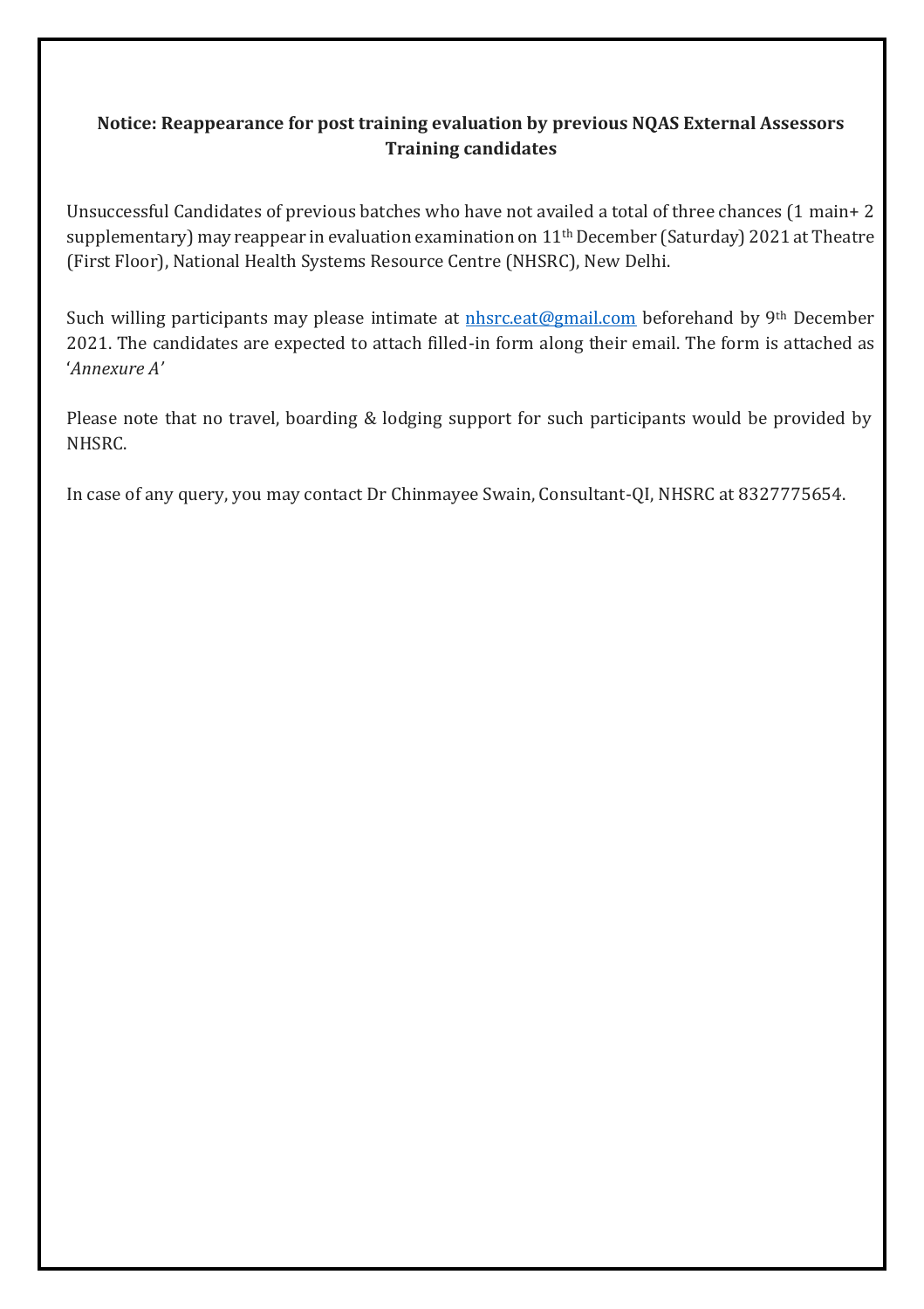### **BIODATA**

# "Parti ci pants in Ext er nal Ass es sor Training On National Quality Assurance **Standards"PLEASE WRITE IN BLOCK LETTERS**

1. Full Name: (Please leave one box blank between each word/abbreviation/ Initials)

#### $2.$ Name as to be printed on certificate including Title: **a. Title** (please select as applicable) – Dr  $\boxed{\phantom{a}}$  Mr  $\boxed{\phantom{a}}$  $Ms$

**b. Name** (Please leave one box blank between each word/abbreviation/ Initials)

- Date of Birth:  $-$ // (DD/MM/YY)  $3.$
- $\overline{4}$ . Current designation and Organisation: (Please write full office address and email ID)

5. Correspondence address

> a) Landline No:-(With STD code)

 $b)$  Email :-

b) Mobile Number

 $6<sub>l</sub>$ Permanent Address -

(Leave blank if same as Correspondence address)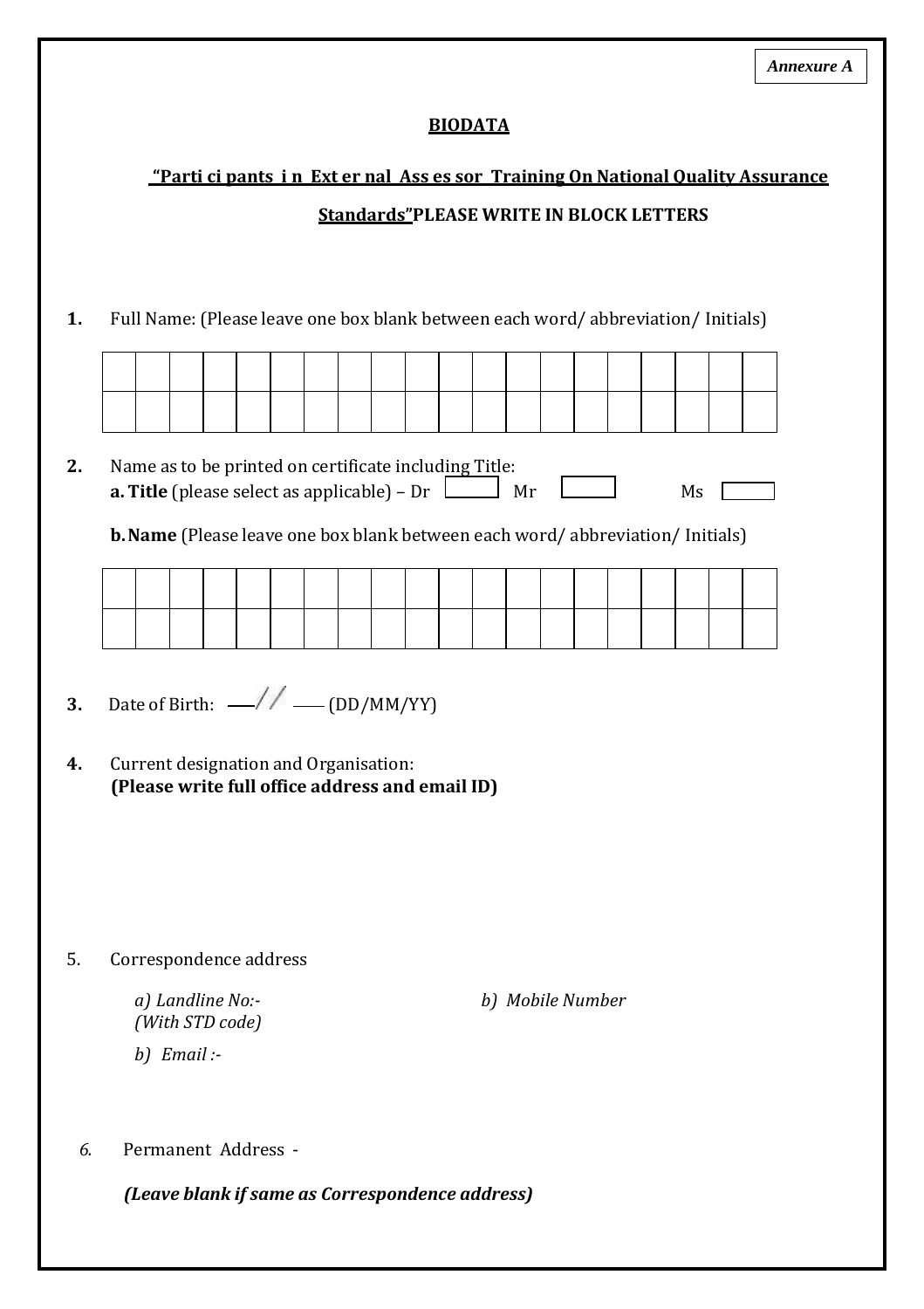# *7.* Reporting Authority Address:

| Address    |  |  |  |  |  |  |  |
|------------|--|--|--|--|--|--|--|
|            |  |  |  |  |  |  |  |
| Mobile No. |  |  |  |  |  |  |  |
| Email ID   |  |  |  |  |  |  |  |

## *8.* Qualifications

*(Starting from the highest Degree)*

| S. No. | Degree<br>(As<br>mention<br>edin the<br>certificate) | Specialisation | College / University | Year of passing |
|--------|------------------------------------------------------|----------------|----------------------|-----------------|
|        |                                                      |                |                      |                 |
|        |                                                      |                |                      |                 |
|        |                                                      |                |                      |                 |
|        |                                                      |                |                      |                 |
|        |                                                      |                |                      |                 |
|        |                                                      |                |                      |                 |

*9.* Detail of Relevant trainings in Quality (Pl. mention name of trg. programme, conducted by duration,duration (please specify number of days/ weeks/ months)

a)

b)

c)

d)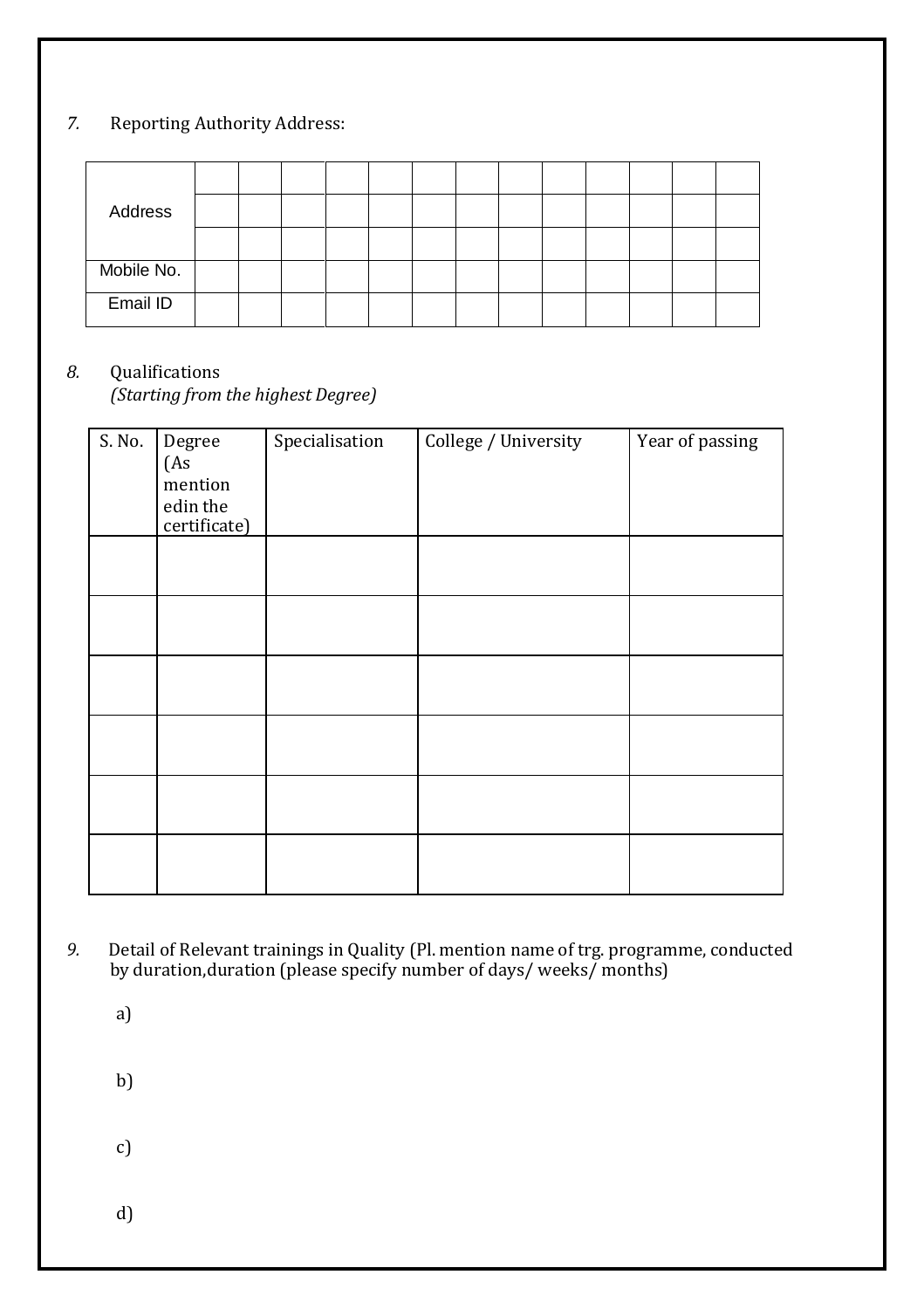| Last Attended NQAS External Assessors Training details (applicable for the participants to |
|--------------------------------------------------------------------------------------------|
| attend the examination only on 11 <sup>th</sup> December 2021)                             |

A- Training place

B- Training dates